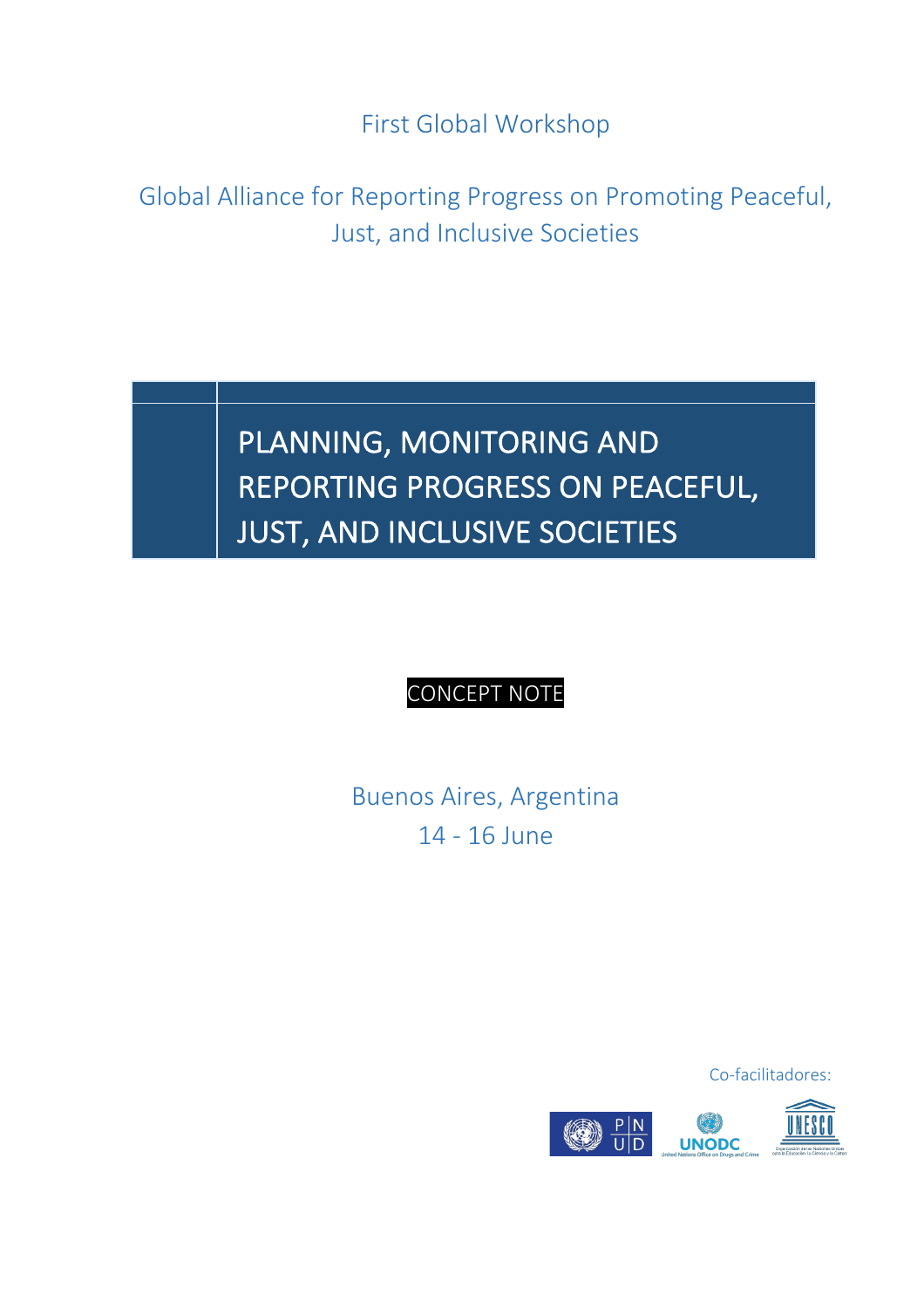## **CONCEPT NOTE**

**I. Summary:** This workshop will enable representatives of countries, civil society and the private sector to share experiences on monitoring and reporting progress on peaceful, just, and inclusive societies in the 2030 Agenda for Sustainable Development.<sup>1</sup> Participants will exchange experiences, approaches and tools on country specific methodologies for monitoring and reporting progress on peaceful, just, and inclusive societies.

**II. Background:** The 2030 Agenda for Sustainable Development adopted in September 2015 by UN Member States is a universal, indivisible, and transformative vision to eradicate extreme poverty over the next 15 years within a framework of sustainable peace for people and planet. The 2030 Agenda promotes the achievement of a set of 17 interdependent social, economic and environmental "Sustainable Development Goals" (SDGs), including SDG 16 to "Promote peaceful and inclusive societies for sustainable development, provide access to justice for all and build effective, accountable and inclusive institutions at all levels." Goal 16 and related targets and indicators are seen as an enabler goal for the entire 2030 Agenda, as without peace, effective institutions, and inclusive access to public goods and services, there can be no human development. This includes access to justice for all; effective, accountable and inclusive institutions at all levels; reducing violence; tackling corruption and organized crime; ensuring access to information and protecting fundamental freedoms.

Since committing to the 17 Sustainable Development Goals, Member States have also adopted numerous ways of tracking progress towards each of the goals, ensuring that no one is left behind. <sup>ii</sup> Monitoring and demonstrating progress on the indicators and targets of SDG 16 and others related to promoting peaceful, just, and inclusive societies<sup>ii</sup> requires significant investment, innovative initiatives, and a participatory, inclusive approach.

This is a relatively new focus area of the international community, with no precedent in the Millennium Development Goal era. The data required to report progress on these issues goes beyond that which is currently collected by most National Statistical Systems. It includes survey and administrative data—from line ministries, local governments, justice sector institutions, national human rights institutions—as well as statistics and stories available to civil society organisations, media, academia, and the private sector. Furthermore, the 2030 Agenda is about strengthened national ownership, and empowering transformation. Many countries wish to develop additional indicators which reflect their own priorities, and to use information sources which enable them to report progress in a way that gives a more comprehensive sense of how life is changing for ordinary people—for example, the human stories available to journalists and civil society organisations can offer an important complement to statistics. Where can relevant data and information be found? Which institutions can help to obtain, analyse and present it in a way that makes it understandable and useful to policy makers? And how can the reporting process itself promote peaceful, just, and inclusive societies, by bringing together, uniting them in a common endeavour, and fostering shared understanding between them? In short, reporting on the targets and indicators included in the global SDG 16 framework requires a new approach, and entails a collaborative endeavour. 

Recognizing the need to form new partnerships to support Member States to report on peaceful, just, and inclusive societies, the *Global Alliance for Reporting Progress on Promoting Peaceful, Just and Inclusive Societies* brings together Member States, civil society, and the private sector to support effective and meaningful reporting on the achievement of peaceful, just, and inclusive societies—taking into account different national realities, capacities and levels of development, and respecting national policies and priorities. co-facilitators UNDP, UNODC and UNESCO provide Secretariat support to the Alliance, and assist to deliver support in response to direct country requests for assistance, and with preparation of events and dialogues between members (see attachment).

**III. Rationale:** To support Member States in the Latin American and Caribbean region to meet the challenge—and seize the opportunity—posed by reporting on peaceful, just and inclusive societies, the Global Alliance is organising a workshop in Buenas Aires, Argentina, 14-16 June 2017. It will bring together senior technical representatives of Member States responsible for reporting on the SDGs, as well as key representatives from civil society, the private sector, and international organisations to support Member States with this task. The workshops will be facilitated by respective experts, including from UN entities with expertise on monitoring progress on Goal 16-related targets. The sessions will provide participants with insights into the various processes and tools available for reporting progress on peaceful, just, and inclusive societies at the global, regional, national, and local levels.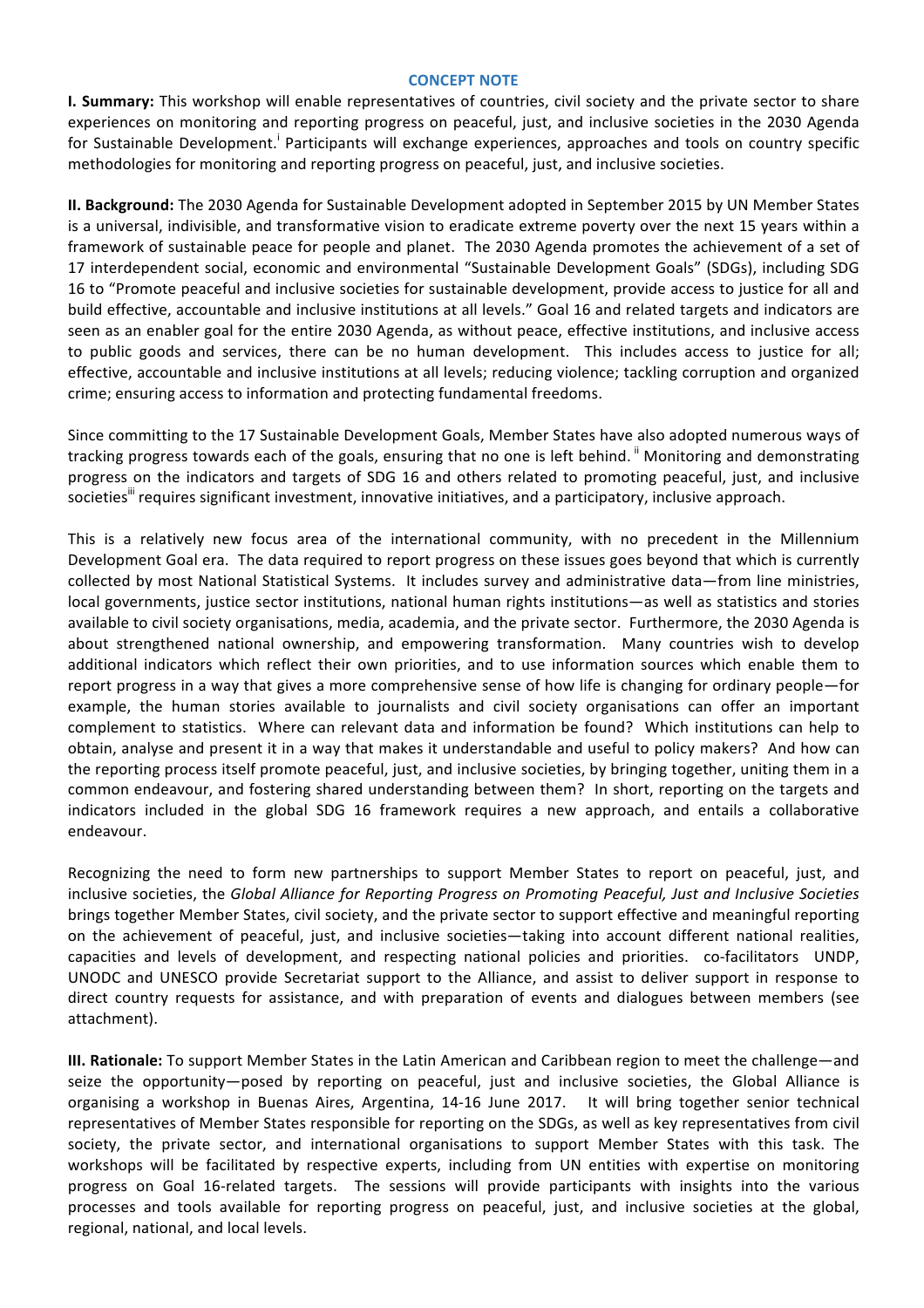Participants will learn from peer-to-peer exchanges and will discuss challenges and guiding principles for monitoring and reporting on peaceful, just, and inclusive societies.<sup>iv</sup> Participants will also benefit from exposure to existing standard methodologies and quality standards, as well as innovative approaches to 'nationalise' the global SDG framework through development of national indicators, exploring the different roles that official and non-official data sources can bring to give a more comprehensive picture of how life is changing for ordinary people. Participants will have an opportunity to reflect on the lessons from the first round of reporting in 2016, and related initiatives. Sessions will support countries to identify how lessons emerging from these different experiences can be applied to their own country contexts, take stock of current national processes for reporting, identify where there may be gaps, and develop plans that will seek to ensure more robust reporting on peaceful, just and inclusive societies. Where additional support may be required at the national level, the Global Alliance can provide targeted assistance. A series of tools developed by national, regional and international experts and organizations to support the monitoring of goal 16 will be presented at the workshop.  $\degree$  Consideration will also be given to existing monitoring mechanisms for other SDGs which can support the monitoring of SDG 16 (e.g, the reporting mechanism for SDG Target 4.7, which includes peace education).

**IV. Objectives;** Specific objectives include:

- Encouraging countries to report/re-report on peaceful, just and inclusive societies in 2019 in particular.<sup>vi</sup>
- Enabling countries to: a) identify a reporting methodology and tools that will enable them to present a comprehensive picture of progress towards achieving peaceful, just, and inclusive societies in 2017 and in subsequent years; and b) develop a network to support them to implement their selected approach through informal exchanges and mutual support following the workshop.

This will be achieved through:

- Sharing of knowledge and experiences on monitoring and reporting on peaceful, just, and inclusive societies, including on national processes for target setting and selection of national indicators.
- Discussing principles and quality requirements in the collection of relevant information on issues related to peaceful, just, and inclusive societies.
- Highlighting challenges in monitoring and reporting and strategies to address them, including drawing on non-official data sources.
- Outlining country-specific strategies for engaging a broad constituency (civil society, media, academia, think tanks and others) in planning, monitoring and reporting.

A summary note compiling country experiences, lessons learned, challenges, country needs, and next steps for follow-up from Global Alliance and/or partners will be prepared. Information provided by Member States regarding their needs will be used to inform a Global Alliance workplan and operations.

**IV.** Participants: The workshop is expected to involve 60 participants mainly from countries in the region which either reported to the HLPF in 2016, will report to the HLPF this year, or are interested in reporting to HLPF on SDG 16/PJIS in coming years. Per country participants will include: two representatives of national authoritiesvil one representative from private sector, and one representative from civil society. To bring in the global perspective, resource persons from entities with relevant expertise will also be invited.

**V.** Format and Preliminary Agenda: The working sessions of the workshop will be built upon the Conclusions and Recommendations of the First Meeting of the Forum of the Countries of Latin America and the Caribbean on Sustainable Development<sup>viii</sup> held in Mexico on 26-28<sup>th</sup> April 2017 and the needs identified by the Partners for Review Meeting in Bogota on 27-28<sup>th</sup> March 2017. It will present the findings of research conducted by cuttingedge intiatives, various approaches and methodologies adopted by Member States to monitor and report on the SDGs, particularly SDG 16 and related targets.<sup>ix</sup> Drawing on these, workshop preparatory materials will aim to highlight concrete, practical, and proven effective practices in planning, monitoring and reporting on SDG 16 and related targets, as well as challenges that Member States have faced. Practical exercises for developing countryspecific methodologies will be developed in consultation with experienced practitioners. Participants will leave with a draft methodology identifying the steps they will take, resources they will use, and colleagues who expertise they will draw upon to support reporting on SDG 16/ peaceful, just and inclusive societies.

The draft agenda will follow. The event will be held in Spanish, with English translation available upon request.